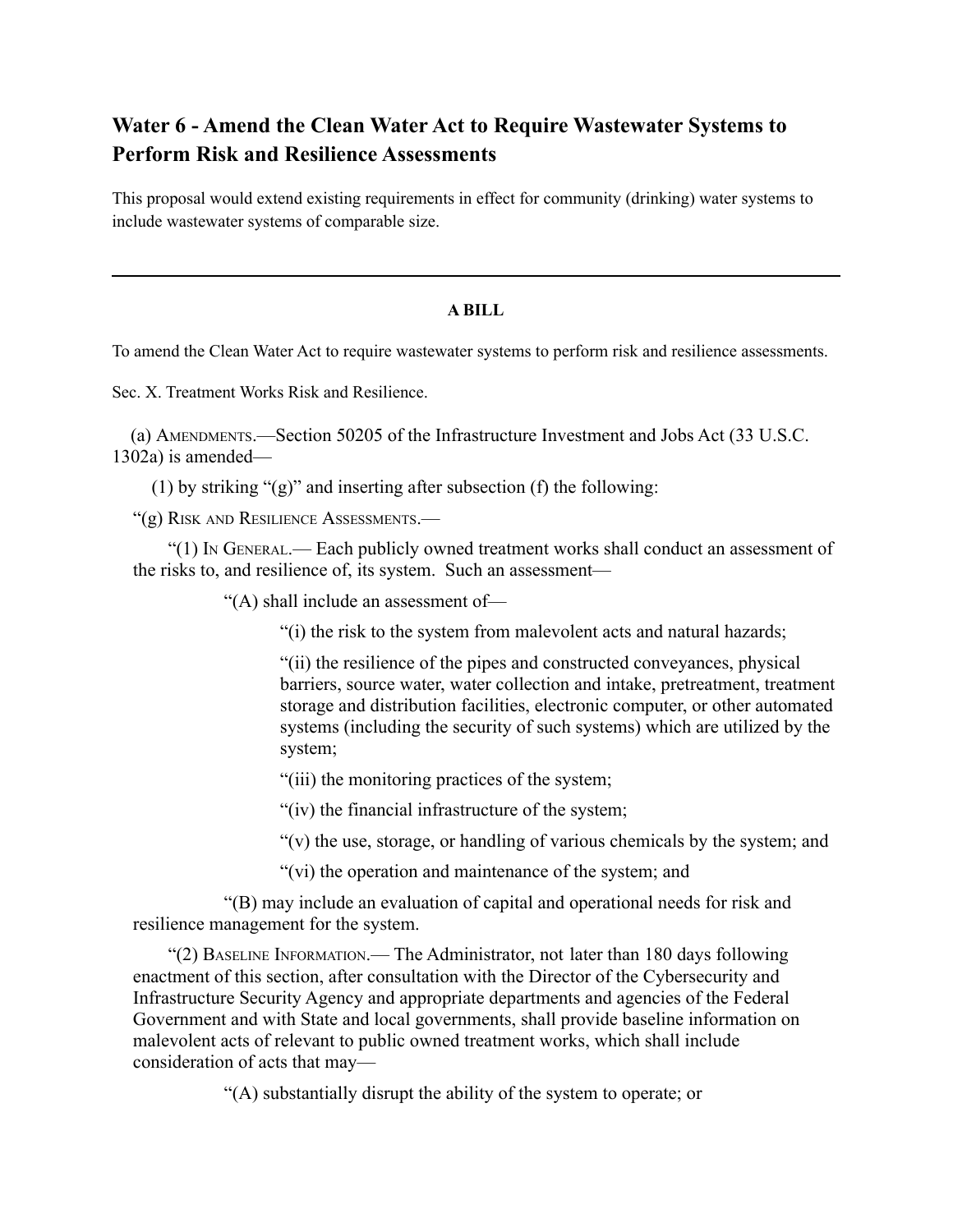"(B) otherwise present significant public health or economic concerns to the community served by the system.

"(3) CERTIFICATION.—

"(A) CERTIFICATION.— Each publicly owned treatment works shall submit to the Administrator a certification that the system has conducted an assessment complying with paragraph (1). Such certification shall be made not later than—

"(i) twenty-four months after the enactment of this section, in the case of systems serving a population of 100,000 or more;

"(ii) thirty months after the enactment of this section, in the case of systems serving a population of 50,000 or more by less than 100,000; and

"(iii) thirty-six months after the enactment of this section, in the case of systems serving a population 50,000 or more than 3,300.

"(B) REVIEW AND REVISION.—Each publicly owned treatment works shall review the assessment of the system conducted under paragraph (1) at least once every 5 years after the applicable deadline for submission of its certification under subparagraph (A) to determine whether such assessment should be revised. Upon completion of such a review, the publicly owned treatment works shall submit to the Administrator a certification that the system has reviewed its assessment and, if applicable, revised such assessment.

"(4) CONTENTS OF CERTIFICATION.—A certification required under paragraph (3) shall contain only—

"(A) information that identifies the publicly owned treatment works submitting the certification;

"(B) the date of the certification; and

 $C^{\prime}(C)$  a statement that the publicly owned treatment works has conducted, reviewed, or revised the assessment, as applicable.

"(5) PROVISION TO OTHER ENTITIES. —No publicly owned treatment works shall be required under State or local law to provide an assessment described in this section (or revision thereof) to any State, regional, or local governmental entity solely by reason of the requirement set forth in paragraph (3) that the system submit a certification to the Administrator.

"(h) EMERGENCY RESPONSE PLAN. — Each publicly owned treatment works shall prepare or revise, where necessary, an emergency response plan that incorporates findings of the assessment conducted under subsection (g) for such system (and any revisions thereto). Each publicly owned treatment works shall certify to the Administrator, as soon as reasonably possible after the date of enactment of this section, but not later than 6 months after completion of the assessment under subsection (g), that the system has completed such plan. The emergency response plan shall include—

"(1) strategies and resources to improve the resilience of the system, including the physical security and cybersecurity of the system;

"(2) plans and procedures that can be implemented, and identification of equipment that